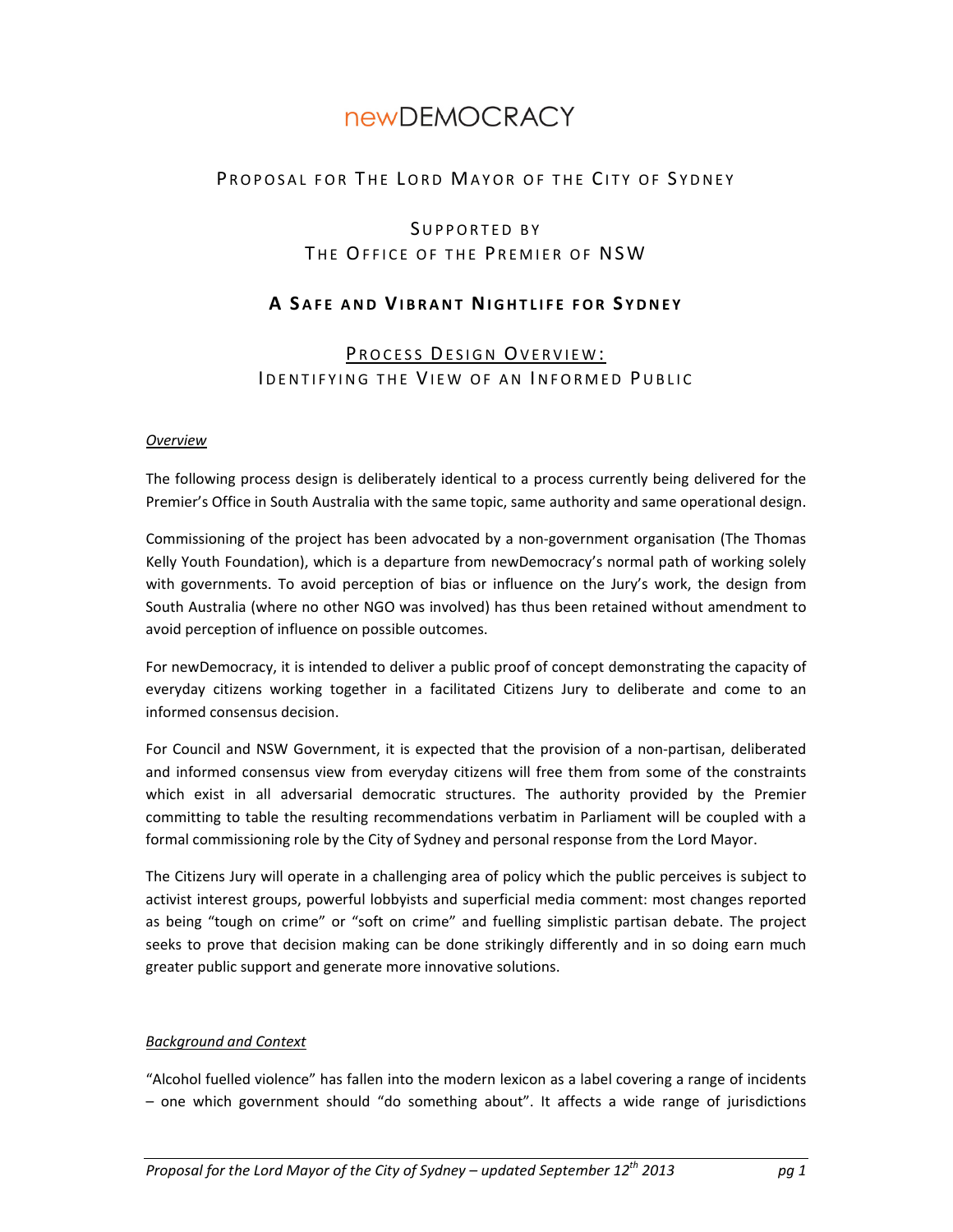worldwide, and is one which has evaded traditional approaches to identify and apply the general will of the community.

The challenge to ensure a healthy, safe and vibrant night-time economy is one of trade-offs that necessarily and by definition affects personal freedoms. Council and Government finds itself in a nowin position of applying "nanny state" laws or "failing to protect our children": adversarialism, lobbying and perceptions of influence on judgment cloud paths of action.

Anti-social behaviour and its causes is an extensively researched and statistically-rich environment, meaning that the availability of expert insight and factual grounding is comparatively easily available as long as a process is created which gives citizens a reason to read, consider and deliberate upon that information.

## *Project Objective*

The objective of this deliberative process is to explore whether common ground can be found as to reform options which balance community safety and personal freedom to achieve a safe and vibrant nightlife in Sydney.

The related questions to be researched are whether there is greater public trust in the recommendations and any subsequent decision taken by elected representatives, and whether there is media acknowledgement of the community's capacity to solve their own challenges.

The process serves to empower elected representatives who are otherwise subject to the nondeliberative response of 'vox pop democracy'. However, the trade-off is an "uncontrolled" result – the community selects experts of their own choosing and the Foundation will fiercely protect the neutrality of information provision. Expert groups, interest groups, community groups and lobbyists will be invited to make their case, but the extent of the role is in the hands of the randomly selected citizens, not organisers, facilitators, the City of Sydney or NSW Government.

The panel process depoliticises the decision. This process can deliver a policy improvement in its own right, as well as setting a template for widespread adoption across all levels of government.

The values to focus a deliberative process upon are fairness, long term viability and public trust.

#### *About The newDemocracy Foundation*

The newDemocracy Foundation (nDF) is a not-for-profit research group, with a particular focus on best practice citizen engagement and innovations in democratic structures. nDF's experience with many consultation processes is that they consist of feedback forum events largely attended by interest groups and hyper-interested individuals.

Such processes do not result in communities feeling they have had a say. In contrast, nDF's proposal is to provide a jury-style process which enables a more representative section of the community to deliberate and find a consensus response. By combining the three elements of random selection, the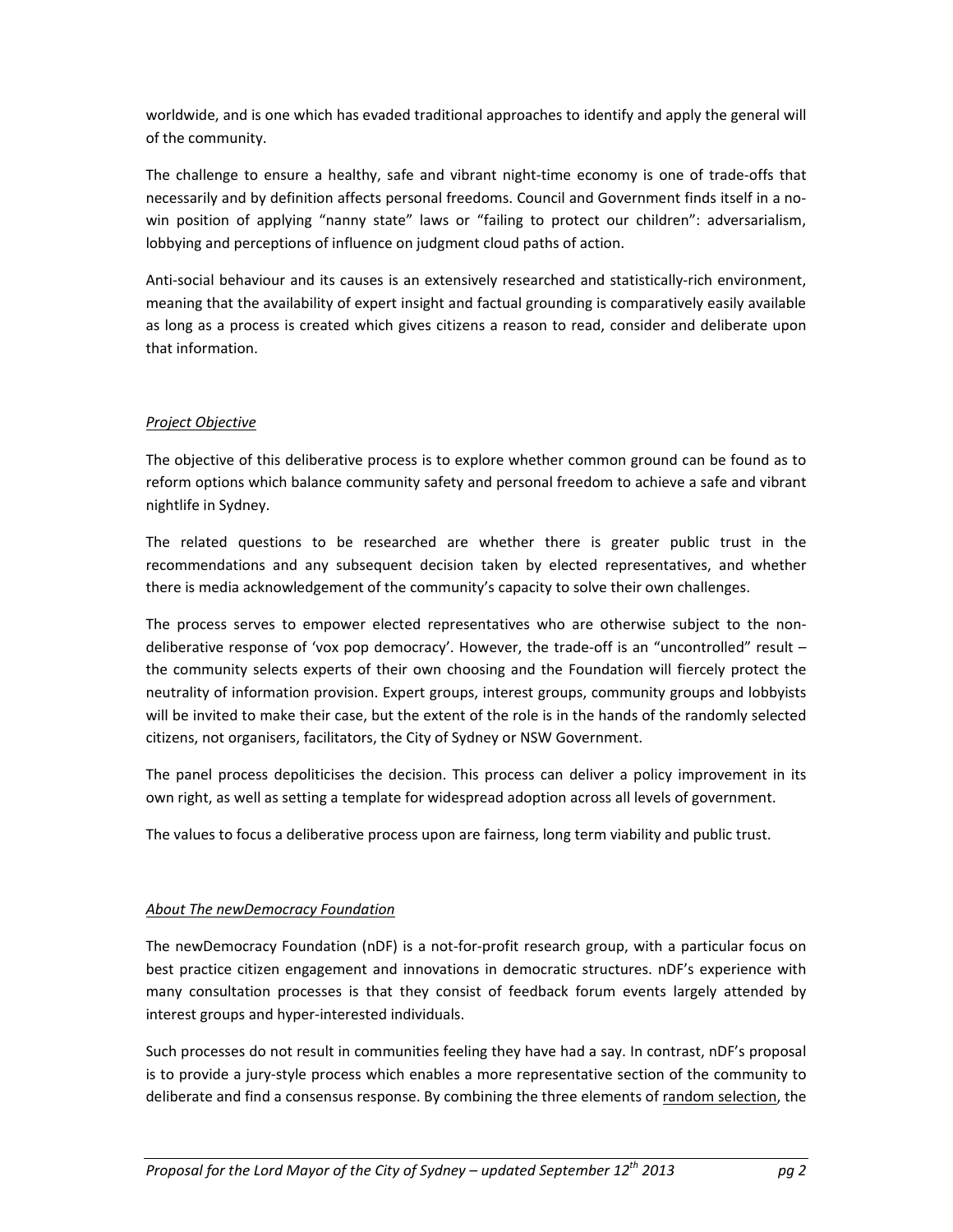provision of time and access to all information, and independently facilitated forums for dialogue, a much more robust and publicly trusted outcome can be obtained which can assist governments in achieving public acceptance of hard tradeoffs.

The newDemocracy Foundation (nDF) provides design frameworks for public deliberation and overall innovation in democratic models. Our research and advocacy is focussed on identifying less adversarial and more inclusive public decision making processes. Our services are provided on a cost recovery basis only - consistent with our structure as a not-for-profit research Foundation, with services provided pro bono on occasion. We are not a thinktank and hold no policy views. We also commission independent third party research which occurs in parallel to the process in order to ensure robustness and to capture the potential for improvements to existing democratic processes.

## *Rationale: Growing Trust through Public Accountability and Transparency*

This proposal contends that if the public was told that 43 of their fellow citizens would work to reach consensus for change after studying detailed information and hearing from subject-matter experts of their own choosing, then the community is more likely to trust this process than the announcement of the *exact same recommendations* delivered by the Lord Mayor, the Premier, a Minister, a Department or an individual expert.

In a murder trial, public trust is placed in a jury's verdict, without looking at each piece of evidence, because a trusted group of citizens was given sufficient time and access to information – and was free from outside influences (or even the perception of such influences). There is ample research evidence that supports that this same model can be applied to public decisions in general. More than 1100 case studies have shown that, by giving a representative panel time and information upon which to deliberate, stronger public engagement is achieved  $-$  as well as higher quality decisions (Diversity Theorum).

It should be noted that traditional models of community engagement do not contribute substantially to *acceptance* of the final decision: those with a specific interest and the loudest voices tend to dominate. nDF will encourage all these interest groups to make their cases to the policy jury so that these panels are heard without having a disproportionate influence.

## *Legacy: Embedding the Approach*

The City of Sydney has become an icon for maximising community involvement in decisions which affect them and this continued innovation fits naturally in an organisation accustomed to a highly integrated community role. Equally, NSW2021 identifies a desire for a transformational change to 'how we do government' and how the community can be part of decisions. This is also a central aim of newDemocracy.

Firstly, a visible public project is an essential first step in this transformation: the goal is to demonstrate in a non-partisan fashion that there is civic capability which can surface through a change in structural approach as to how the community is brought into the decision – showing how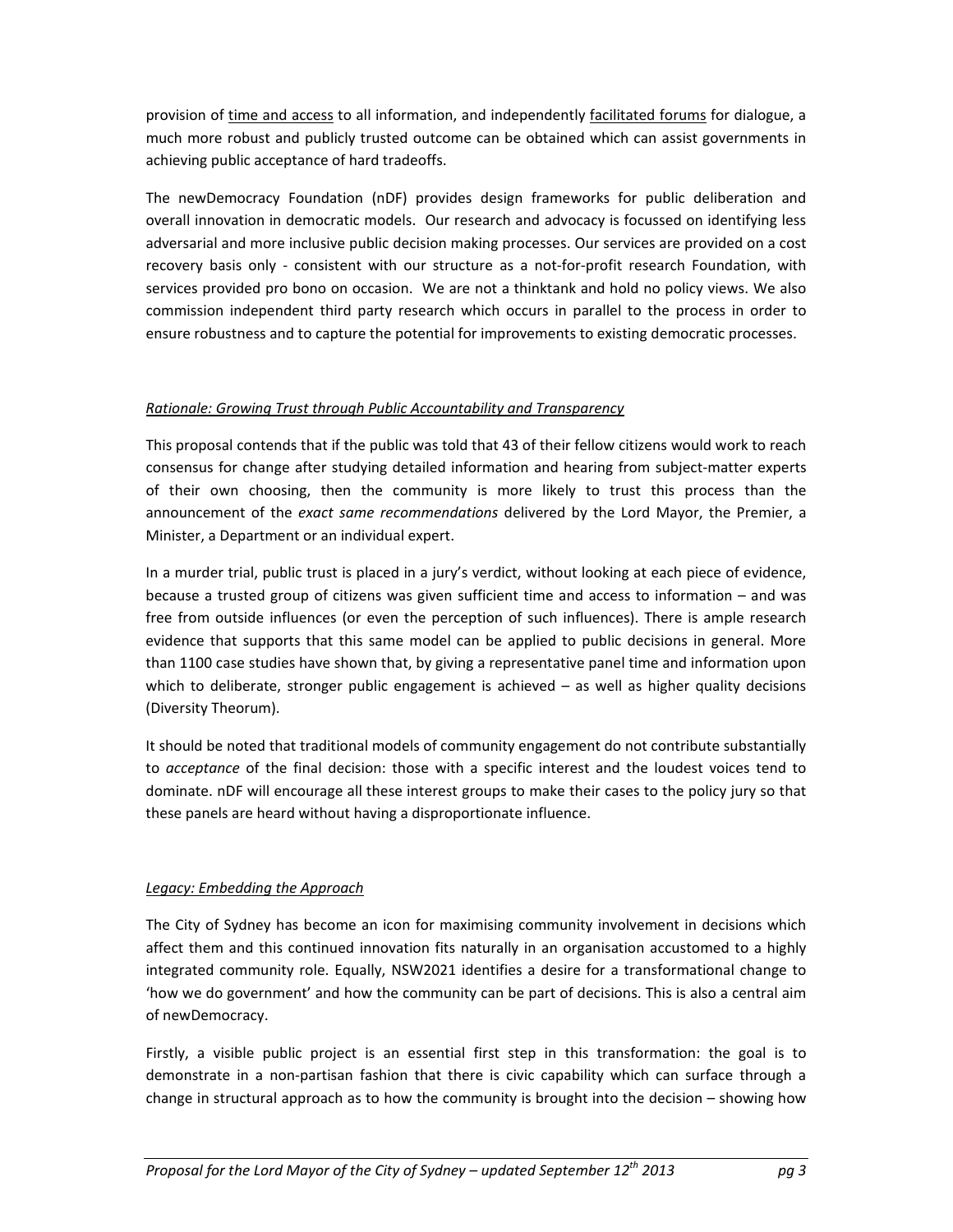a community can actually *own* the decision. This topic (which will be categorised as a law and order issue) is sufficiently substantive and high profile to achieve this goal.

## *Methodology*

It is proposed that a **Citizens' Policy Jury** (CPJ) of 43 participants will be convened for approximately three months for six face-to-face meetings. The participant count is fluid to allow for the statistical profile match to Census to be maintained even if there is a shortfall in a single category. There is negligible statistical impact (in confidence level and confidence interval) on representation within that range.

The participant number is based on relying on a 95% confidence level and a 15% confidence interval. These statistical labels simply mean that, firstly, we can be 95% sure that the 'descriptive match' to the community would be repeated on any random sample. The latter figure is large as we work on consensus, generally unanimous but occasionally with a noted minority report made: with a simple majority an interval of +-2% would change a 51-49 decision. With a consensus process with 95% of people agreeing to recommendations, +-15% still represents a compelling supermajority. (Statistical tools and definitions are available here: http://www.surveysystem.com/sscalc.htm )

The jury will be complemented by an exponentially scalable online process. This encourages selfselected groups to discuss and share with a view to making a submission to be considered by the jury of their peers. The online platform thus serves a dual role as a gathering place for finished ideas, or as the forum space for disparate groups to work within.

Random selection is a key tool used to identify participants as a means of securing a descriptively representative sample of the community. Stratification will be used to ensure a mix (matched to Census data) by age, gender and location. Representation by income and ethnic identity is achieved naturally by the randomisation element.

ABS data (Report 3235.0, August 2012) indicates that the population distribution for citizens designated in SA4 Sydney is 17% aged 15-24 (589,527), 20% aged 25-34 (701,916), 18% aged 35-44 (637,526), 17% aged 45-54 (575 259), 13% aged 55-64 (457,281) and 15% aged 65+ (524,779).

Invitations to participate in the CPJ will be extended to a randomly selected sample of 20,000 citizens ideally taken from the commercially available Australia Post address database. They will be invited to register electronically with nDF to indicate that they are available for the final selection. Based on those available, a further stratified random draw is conducted. A security code on each invitation deters registration by those outside the sample, and the response list is checked against the original invitation list.

Just as in juries per diems and/or reimbursement of transport costs is advised so as to avoid excluding participants who may find this a hardship – provision of transport tickets to each participant is an effective way of delivering this in part.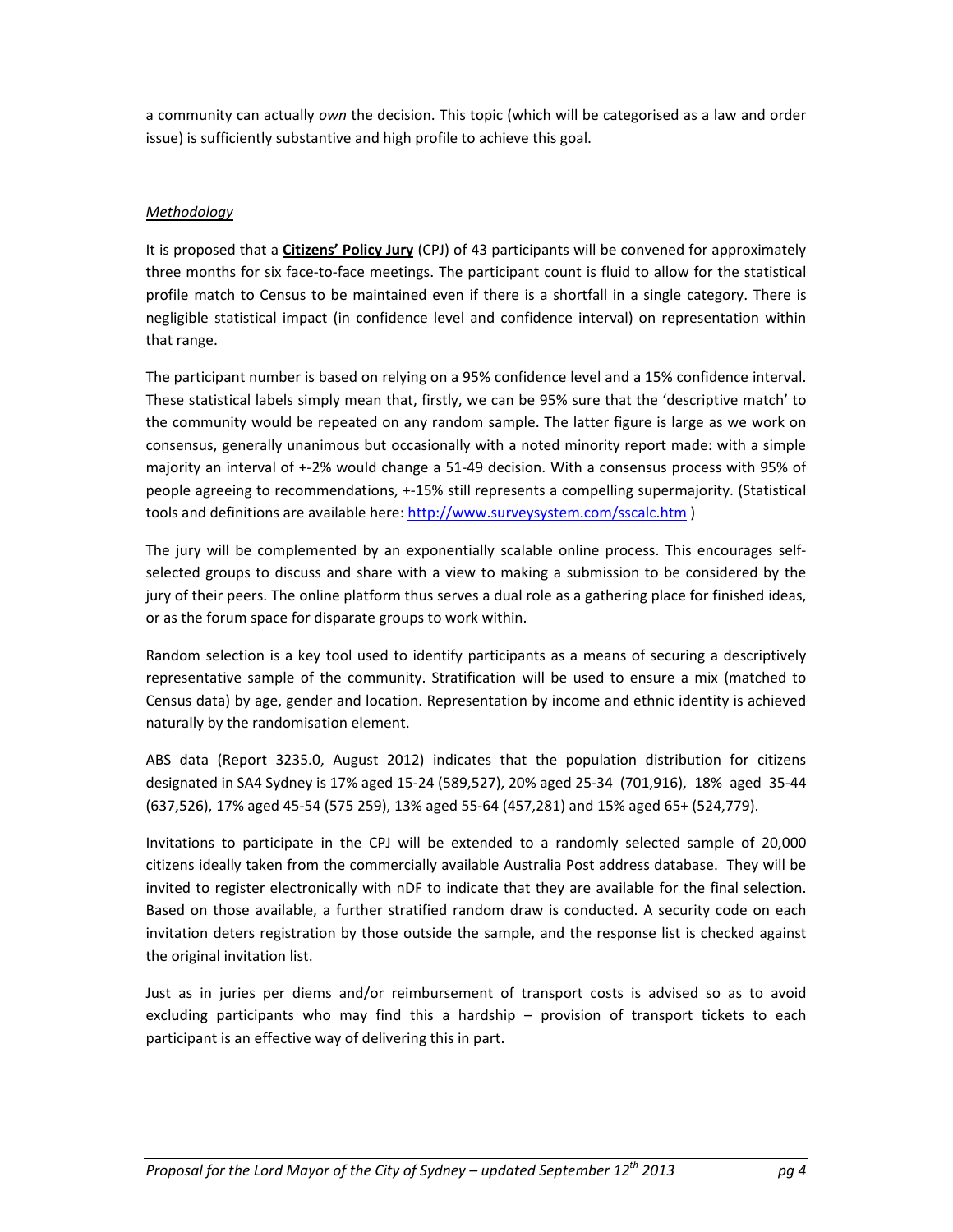#### *Selection of Participants*

This section is based on an estimated population for metropolitan Sydney of 3.48m (ABS Report 3235.0) with Sydney designated as suburbs falling within the SA4 region.

Invitations for the Citizens' Policy Jury would be issued to 20,000 citizens randomly drawn from across metropolitan Sydney, complemented by an additional random draw from university and TAFE populations to maximise the response rate in the 18-24 category which is the most challenging to secure.

Invitations should be non-partisan: they will come from the Lord Mayor of the City of Sydney and note the commitment of the Premier to have the final report tabled in Parliament. They will explain the process and ask the citizen to decide to confirm eligibility for selection in the Policy Panel. *(5% response rate required, around 10% expected)*

From the positive responses, a sample is drawn electronically based on the pre-agreed stratification goals referred to above. The aim is to achieve a group descriptively representative of the community even if one subset of the community responds disproportionately to the initial invitation.

The sample (which incorporates a number of reserves) will be sent a comprehensive schedule and explanatory kit of pre-reading (generally an online private forum with a library of documents and submissions), with a request of the citizen to provide a final acceptance allowing nDF to finalise the panels.

The group is convened solely for this process: any future Policy Jury would recommence a fresh selection process.

## *Preparation and Information Process*

Information and judgement are required in equal parts to reach decisions. newDemocracy advocates these processes because the judgement of random samples (or mini-publics) has been shown to achieve very high levels of public trust because they are non-partisan. It is thus imperative that the method of provision of information to the policy jury does not erode that trust.

Information selection can be a very time consuming process. A portion of this work comes from the self-interested willingness of advocacy groups and interested parties to engage via submissions of their own independent work. A public call for submissions is thus factored into the design, and the operation of the jury allows it to ask to hear more from the author of any submission. The support of City of Sydney in notifying known advocacy groups is valued.

Beyond this starting point, the jury will work independently to identify subject matter experts whom they wish to learn from and question – and allowing this independence in expert selection underpins the transparency of the exercise and counters a widely-held community view that you can "find an expert to say anything".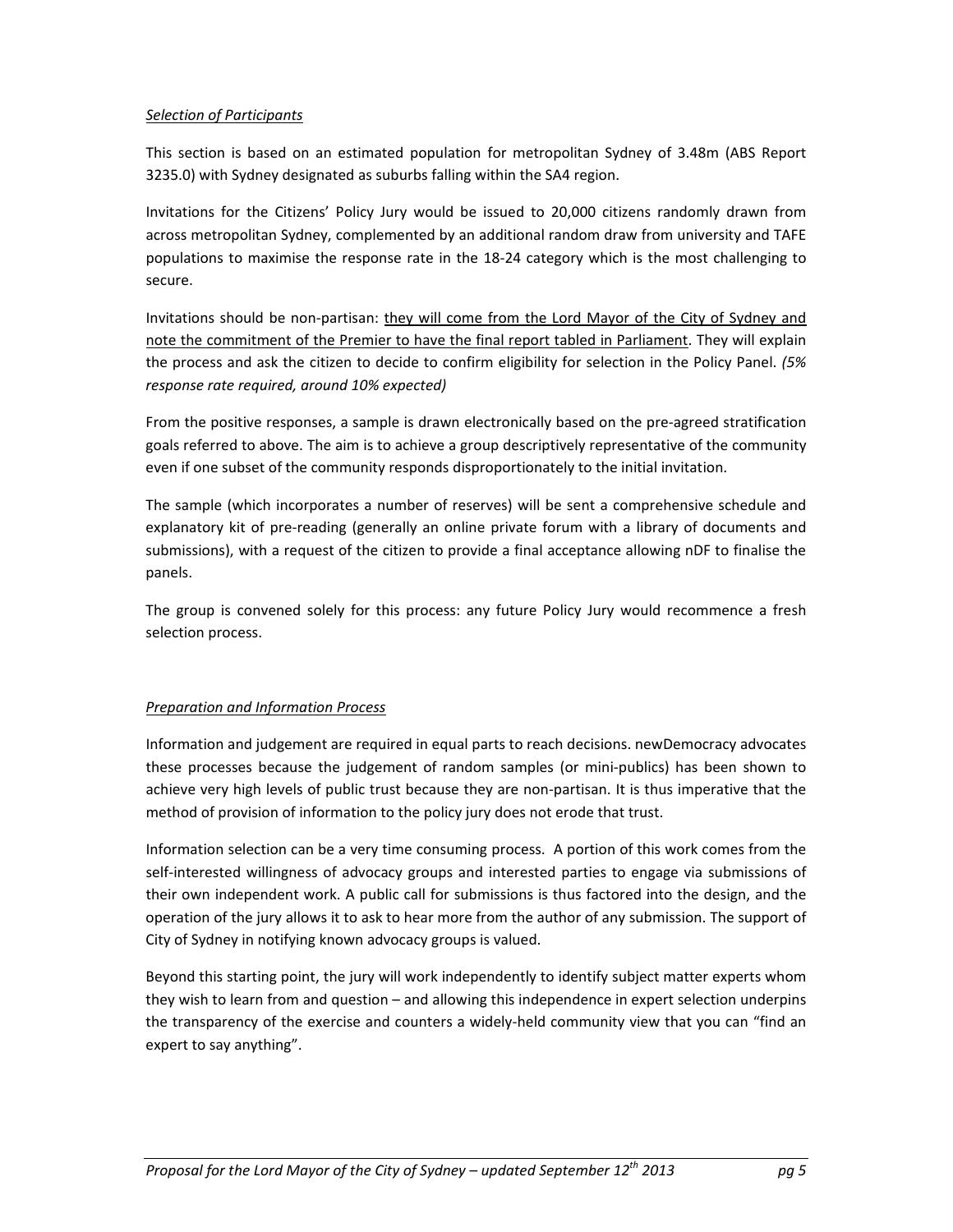With the issue disproportionately affecting citizens under the age of 35, the Foundation recommends communicating the opportunity to make a submission through appropriate channels and locations (venues, universities, online) frequented by this otherwise low-response demographic.

Prior to the Policy Jury's first meetings, a set of background documents based on the above will be circulated to the jurors. This is the baseline content for deliberation.

It is recommended that an online discussion forum (for the use of the Panel) be operated as part of the process. NDF currently works with BangTheTable, who are a donor of in-kind services to nDF. A separate public forum can also be operated.

#### *What Does the Citizens' Policy Jury Decide?*

It is of central importance that the limit of the group's decision-making authority is pre-agreed and clearly conveyed. This must be expressed simply, broadly and openly so as not to be interpreted as directing a particular decision.

It is proposed that the remit of the panel is to reach agreement on:

#### **How can we ensure we have a vibrant and safe Sydney nightlife?**

#### **The jury is asked for a minimum of five specific reform recommendations.**

In terms of authority, it is proposed that:

**The Lord Mayor of the City of Sydney commits to respond to each recommendation of the Jury on behalf of Council.** 

**The Premier commits to table the recommendations in Parliament.** 

#### *What Constitutes a Decision?*

In order to shift the public mindset from adversarial, two-party, either/or contests and convey a message of broad-based support for the recommendations, nDF recommends an 80% supermajority be required for a final decision from the jury. In practice, citizens' panels tend to reach consensus (or group consent) positions with minority voices included in any report; they rarely need to go to a vote. Decisions are frequently unanimous.

#### *Operations*

A skilled facilitator will be required for the process and should ideally be recognised by the International Association of Public Participation (IAP2).

nDF will operate the jury selection process to ensure there is the highest public confidence in the rigour and independence of the randomisation of invitations (and by extension as to why a given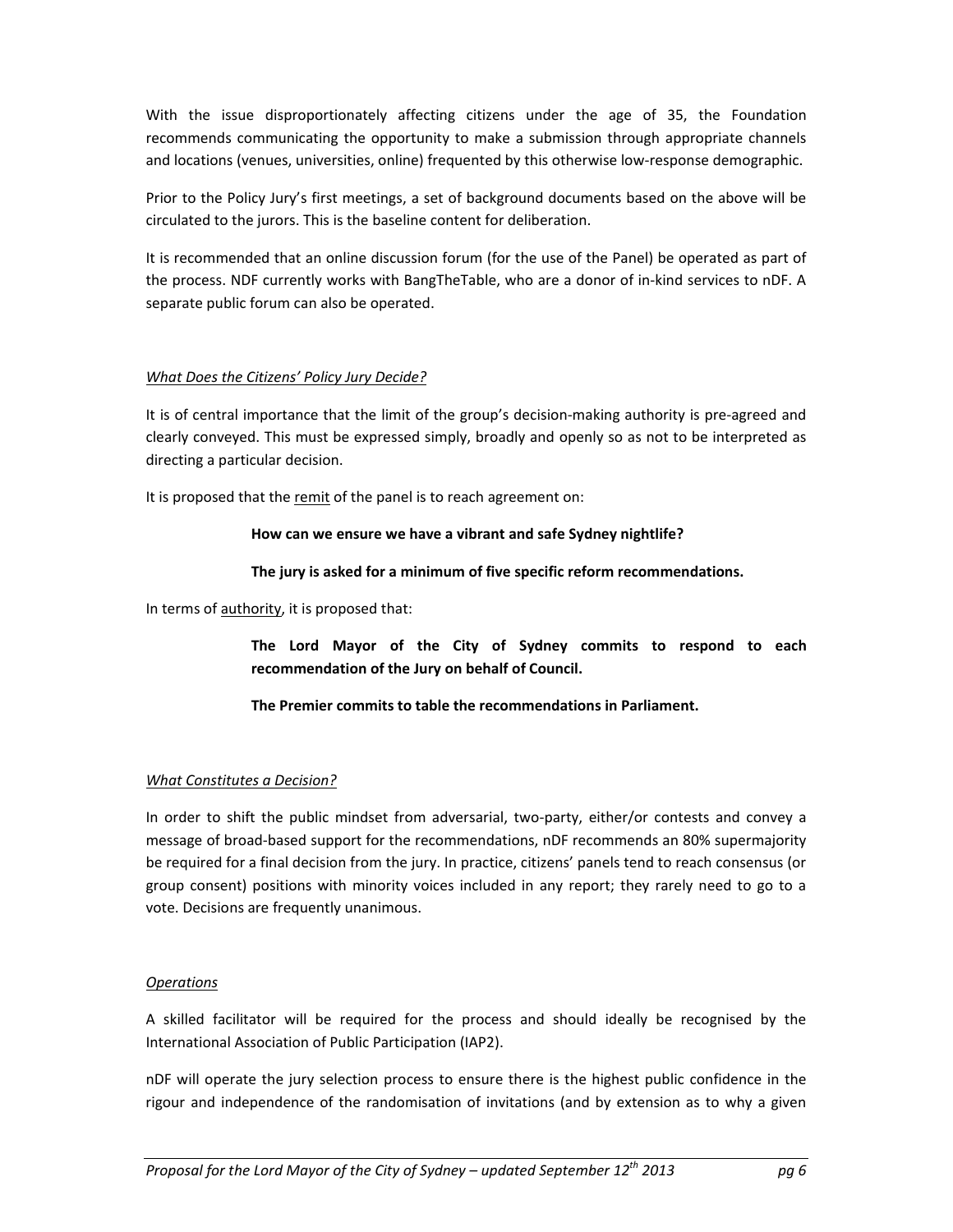individual was not selected). As we have experienced in other processes, the public will accept our 'rejection' far more easily than if this is required to come from government, as principal.

Meetings would ideally take place within Council or university facilities available at negligible cost. Official buildings are preferred and convey the right message (regarding authority) to participants.

NDF utilises an integrated print and distribution service capable of very fast turnaround production for invitations.

#### *Media Role*

The role of the media in supplying information about the exercise is critical. We have noted in other processes that the community should have the chance to see and identify with the people involved: an evoked response of *"people like me made the decision"* will see the recommendation earn widespread trust.

For this to be achieved in a communications environment where the community believe much of what they see in the news is "staged", it is imperative we introduce the jury who will be deliberating as early as possible in the deliberative process (ideally just after the first meeting) and well before any direction (of their recommendations) is known. If the community trust the participants, they will trust the recommendations. For this to occur you cannot be seeing the participants for the first time when you read of their recommendations or the benefit is largely lost. Uniquely (when compared with other deliberative processes) the Lord Mayor's and Premier's decisive commitment early will deliver this media response.

#### *Costing Outline*

Key cost areas are outlined below.

a. Dataset, printing and postage (24,000 invitations to print plus \$0.55 per piece to post) estimated at \$22,000.

- b. Catering of \$15,000 (6 days x 50pax @ \$50ph).
- c. Independent facilitators for a total cost of \$35,000.
- d. Participant per diems of \$17,200 (\$400 x 43)

e. Provision should be made within the budget for a reasonable level of expenses for nDF representatives: estimated at \$3,000.

f. It is assumed venues (including basic AV requirements) can be found at no cost. A budget allowance of \$12,000 (or equivalent in-kind value) is otherwise set aside for this purpose.

g. it is requested that use of the 'HaveYourSay' web platform can be provided by City of Sydney.

Items a-e amount to **\$92,200.**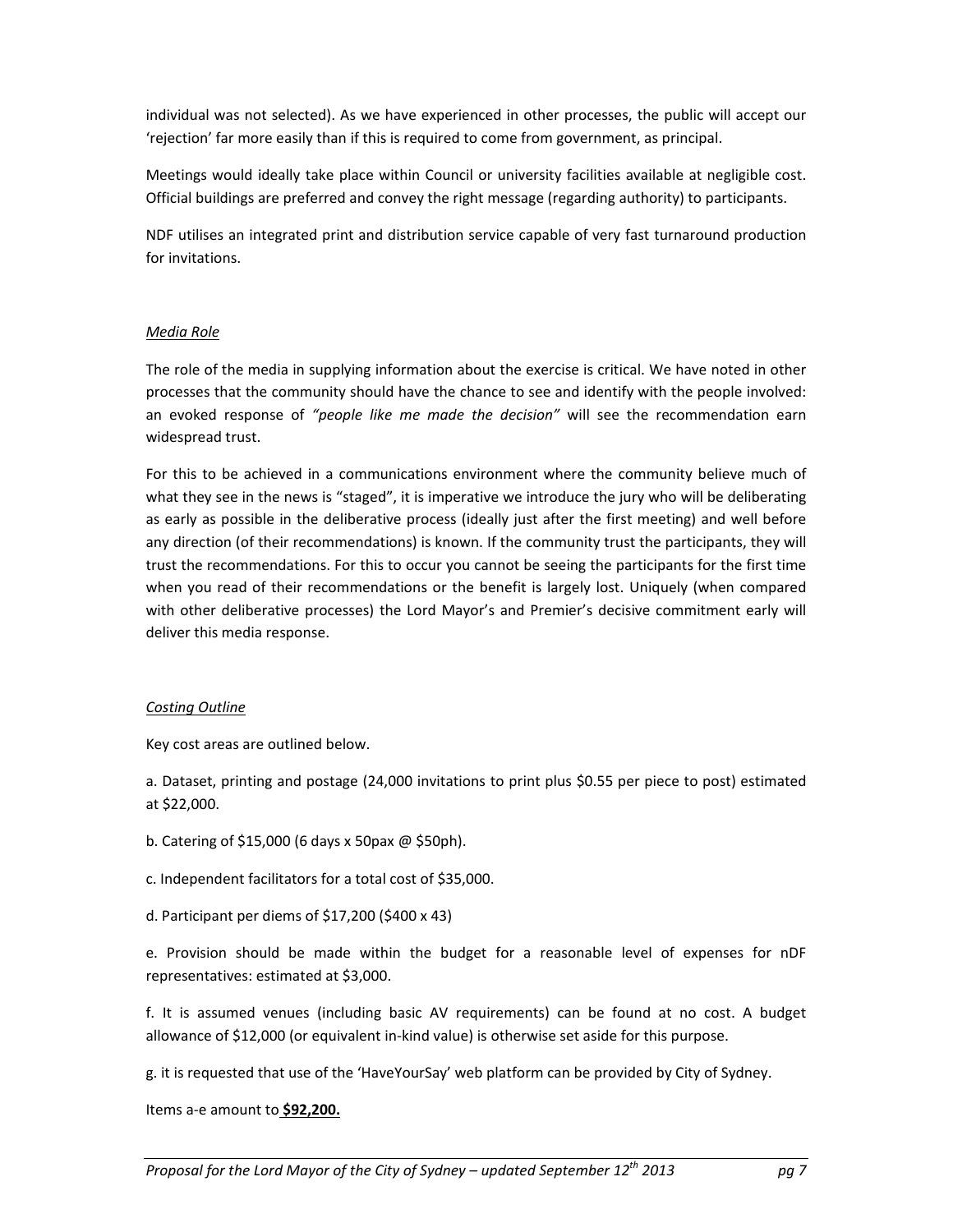Process design and selection administration will be provided by the Foundation on the cost recovery basis included in point 'e' above.

As a research institute the Foundation requests:

i. funding support of \$20,000 for an independent research project to capture what is learned through the innovation process. As part of our ATO compliance, the topic of research will be set by the Research Committee of The newDemocracy Foundation.

ii. that a contribution of \$20,000 is made to the newDemocracy Fund which contributes to the operation of the Research Committee and to the future of improving democracy in Australia.

The expected total cash project cost is thus **\$132,200** (excluding the \$12,000 in-kind component noted above).

Primary funding for the project will be shared equally by the City of Sydney and the Premier's Office at \$60,000 for each party. The remaining funding is provided from a donation made to the Thomas Kelly Youth Foundation.

## *Key Issues to be managed:*

- $\triangleright$  City of Sydney and NSW Government's agreement as to remit and authority.
- $\triangleright$  Interface with subject matter experts and contributors to ensure accessibility and availability for participation.
- $\triangleright$  Interest group buy-in and focus on breadth of submissions, and communication of the opportunity to make a submission.
- $\triangleright$  Allocation of responsibilities for communications task (this is also an education campaign for the broader community for a new concept, and needs to be approached as such).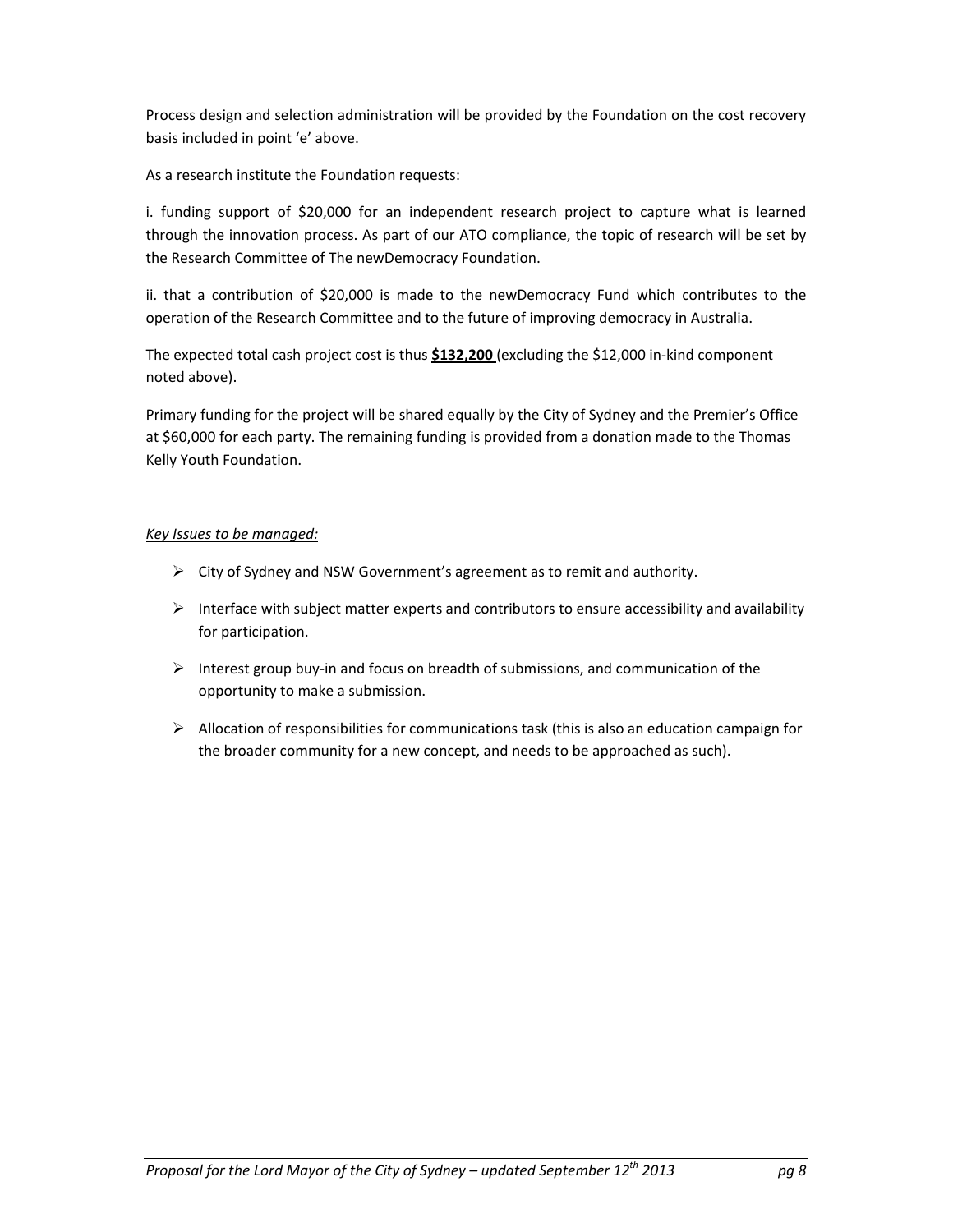#### DRAFT TIMELINE FOR 2013/14 DELIBERATIVE PROCESS:

# THE LORD MAYOR OF THE CITY OF SYDNEY **A S AFE AND VIBRANT NIGHTLIFE FOR S YDNEY**

IDENTIFYING THE VIEW OF AN INFORMED PUBLIC

#### Topic: **How can we ensure we have a vibrant and safe Sydney nightlife?**

#### **The jury is asked for a minimum of five specific reform recommendations.**

| End September 2013  | NDF and City of Sydney preparatory planning session.                                                                                     |
|---------------------|------------------------------------------------------------------------------------------------------------------------------------------|
|                     | Key topics:                                                                                                                              |
|                     | ➤<br>Identify required background materials and expert/contributor<br>program for inclusion.                                             |
|                     | Identify communication targets for submissions and contributions<br>≻                                                                    |
|                     | (interest group involvement). Include media.                                                                                             |
|                     | Revise/ amend/ review this program.<br>➤                                                                                                 |
|                     | $\triangleright$ Agree media and communications protocols – how we work                                                                  |
|                     | together.                                                                                                                                |
|                     | $\triangleright$ Final budget approval by each party.                                                                                    |
|                     | $\triangleright$ Finalise date specifics – check for major event clashes.                                                                |
|                     | $\triangleright$ Finalise venues.                                                                                                        |
|                     | > Agree Academic Oversight Representatives & Research Partner.                                                                           |
| October 2013        | Printed invitation sent to a random sample of 20,000 citizens, plus approx.                                                              |
|                     | 4000 from a student data set.                                                                                                            |
|                     | (Sample extract secured as .xls by week 4 Sept, posted early Oct)                                                                        |
|                     | Agree RSVP deadline + 3 weeks. (approx. Thurs Nov $7^{th}$ )                                                                             |
|                     | Deadline for recruitment and briefing of independent, skilled lead facilitator.<br>NDF to work with City of Sydney's preferred provider. |
|                     | Selection of online platform services (including moderators).                                                                            |
|                     | Call for submissions commences Oct 10 <sup>th</sup> and runs til mid-Dec. Briefing<br>sessions conducted for identified interest groups. |
|                     | Option to trial online engagement/ feedback products where feedback will<br>be synthesised by Jury for response.                         |
| <b>Mid Nov 2013</b> | First round selection to secure representatives.                                                                                         |
|                     | > Seeking approx. 45-47 citizens (43 + reserves).                                                                                        |
|                     | $\triangleright$ Explanation of commitment required: attendance at all elements of                                                       |
|                     | process, including potential online discussion presence.                                                                                 |
|                     | $\triangleright$ Stratified random sample to deliver descriptive match to community                                                      |
|                     | (nDF to provide technology/ expertise and contact with each                                                                              |
|                     | selected participant).                                                                                                                   |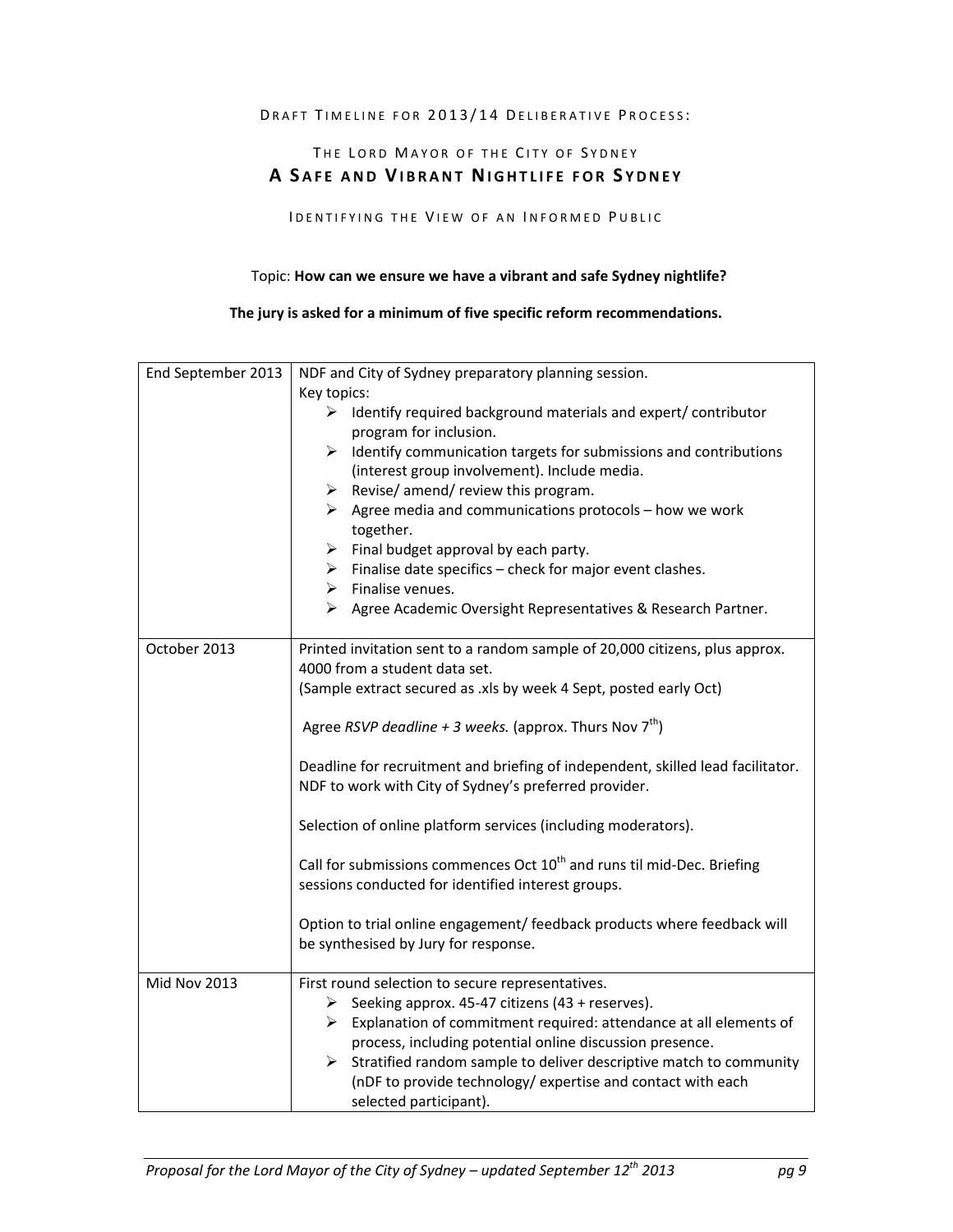|                                | N.B. List will not be provided to Council/ Government.                                                                                                                                                                                                                                                                                                                    |
|--------------------------------|---------------------------------------------------------------------------------------------------------------------------------------------------------------------------------------------------------------------------------------------------------------------------------------------------------------------------------------------------------------------------|
| <b>End Nov 2013</b>            | Finalisation of Panels. Provision of welcome kit of materials. Potential to<br>open up online discussion environment for participants with a focus on<br>agreeing early expert speakers. Online environment provides document<br>sharing and consideration of received submissions.                                                                                       |
| <b>TBC</b>                     | Media briefing to explain process.                                                                                                                                                                                                                                                                                                                                        |
|                                |                                                                                                                                                                                                                                                                                                                                                                           |
| Day 1                          | Opening day: The First Deliberation-The Learning Phase                                                                                                                                                                                                                                                                                                                    |
| Saturday Feb 1st               | Introduction of the topic upon which they will deliberate:<br>➤<br>understanding remit and authority. Explanation of influence and<br>context: what will be done with the results the Jury produces.                                                                                                                                                                      |
| (Full day required)            | Introduction of the process, and its precedents; understanding the<br>➤<br>inevitability of bias & importance of constructive, critical<br>thinking/doing.                                                                                                                                                                                                                |
|                                | $\triangleright$ Agreement on Jury guidelines for participation.<br>$\triangleright$ Panel sessions with 2-3 expert speakers driven by each group's<br>online discussions prior to meeting. Includes open Q&A.<br>$\triangleright$ Group to identify speakers sought for future assemblies.<br>$\triangleright$ Ensure familiarity with and acceptability of online tools |
|                                | Welcome from Lord Mayor strongly recommended if possible. (9-<br>10am).                                                                                                                                                                                                                                                                                                   |
| Saturday Feb 22nd              | The Second Deliberation - Understanding                                                                                                                                                                                                                                                                                                                                   |
| (Full day required)            | Jury will still be exploring content from background materials and 'learning<br>what they don't know' to generate further requests for information and<br>expertise.                                                                                                                                                                                                      |
|                                | It is envisaged that a panel of expert speakers will appear in-person or via<br>video conference link.                                                                                                                                                                                                                                                                    |
|                                | Ongoing online discourse among the panellists is encouraged during the<br>"away" period.                                                                                                                                                                                                                                                                                  |
| Saturday March 8 <sup>th</sup> | The Third Deliberation - Focus<br>The Jury will be asked to agree a structure for their report/ presentation to                                                                                                                                                                                                                                                           |
| (Full day required)            | the Lord Mayor and the Premier. No templates or pre-written content is<br>provided - it is important they start from a blank sheet of paper rather than<br>endorsing a Draft document produced by Government.                                                                                                                                                             |
|                                | Two or three further speakers, and potentially a technical session, are likely<br>at this meeting.                                                                                                                                                                                                                                                                        |
| Monday following               | Convenors' Review: do the participants need more time or assistance to come<br>to a full understanding of their choices? Potential to extend meeting schedule<br>at this point while still meeting final date requirement.                                                                                                                                                |
| Saturday March 22              | The Fourth Deliberation - Reflect. Discuss. Deliberate.                                                                                                                                                                                                                                                                                                                   |